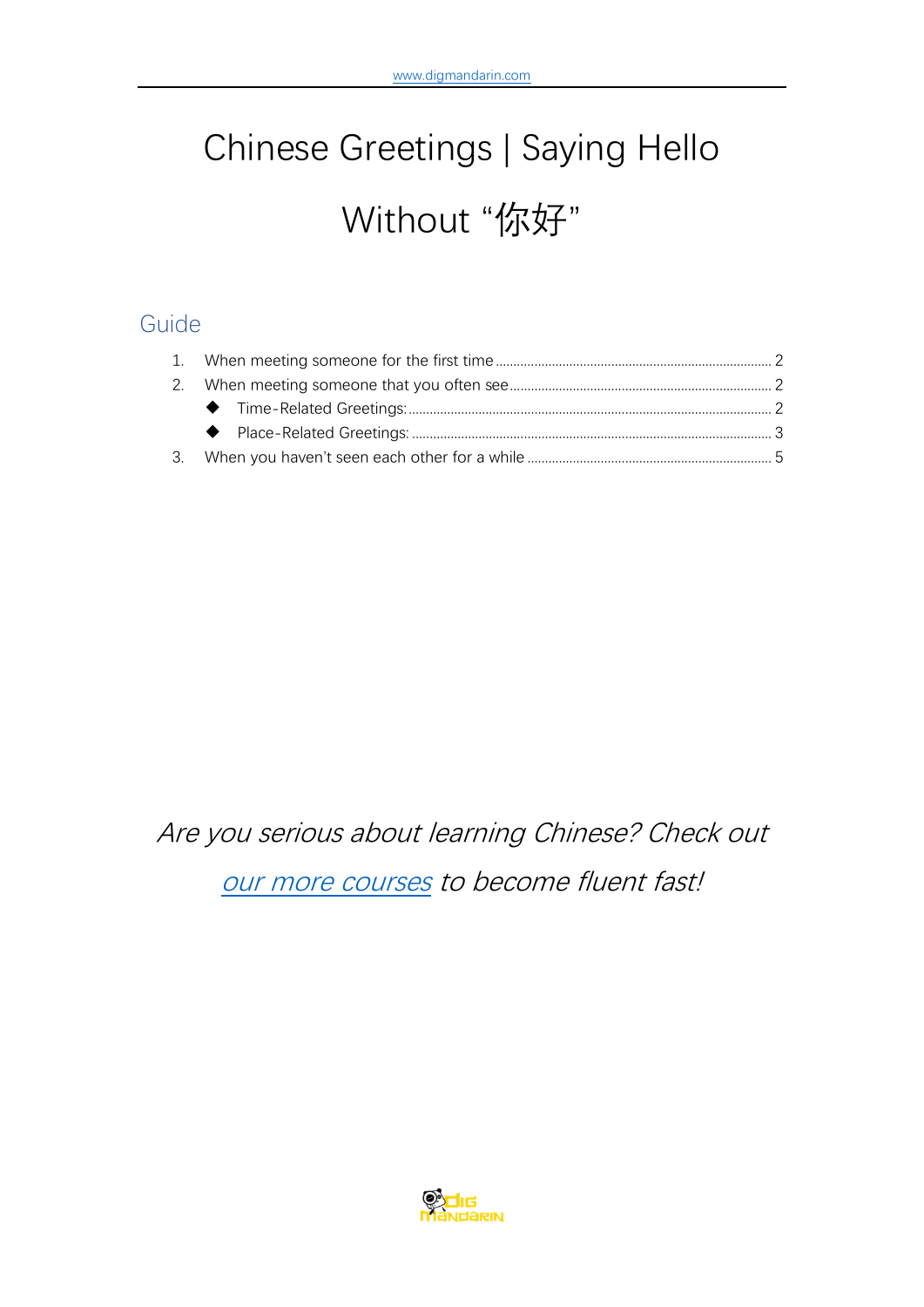# <span id="page-1-0"></span>1. When meeting someone for the first time

## **你好 / 您好**

(nǐ hǎo/ nín hǎo)

Chinese people don't really say 你好 in real life. It can come off as overly formal, or even awkward. But you'll still hear it in professional contexts. It's most frequently used when meeting someone for the first time, such as being introduced to a new business contact. We often say 您好 when shaking hands.



Hi, Hey, Hello

Members of the younger generation often prefer to use more informal I greetings than 你好. Keep in mind that these are very casual and should not be used in formal settings because they can be seen as nonchalant or disrespectful.

# <span id="page-1-1"></span>2. When meeting someone that you often see

## <span id="page-1-2"></span>◆ **Time-Related Greetings:**

General time-related greetings:



(zǎo/ zǎo ān/ zǎoshang hǎo) Good morning

## **下午好**

(xiàwǔ hǎo) Good afternoon

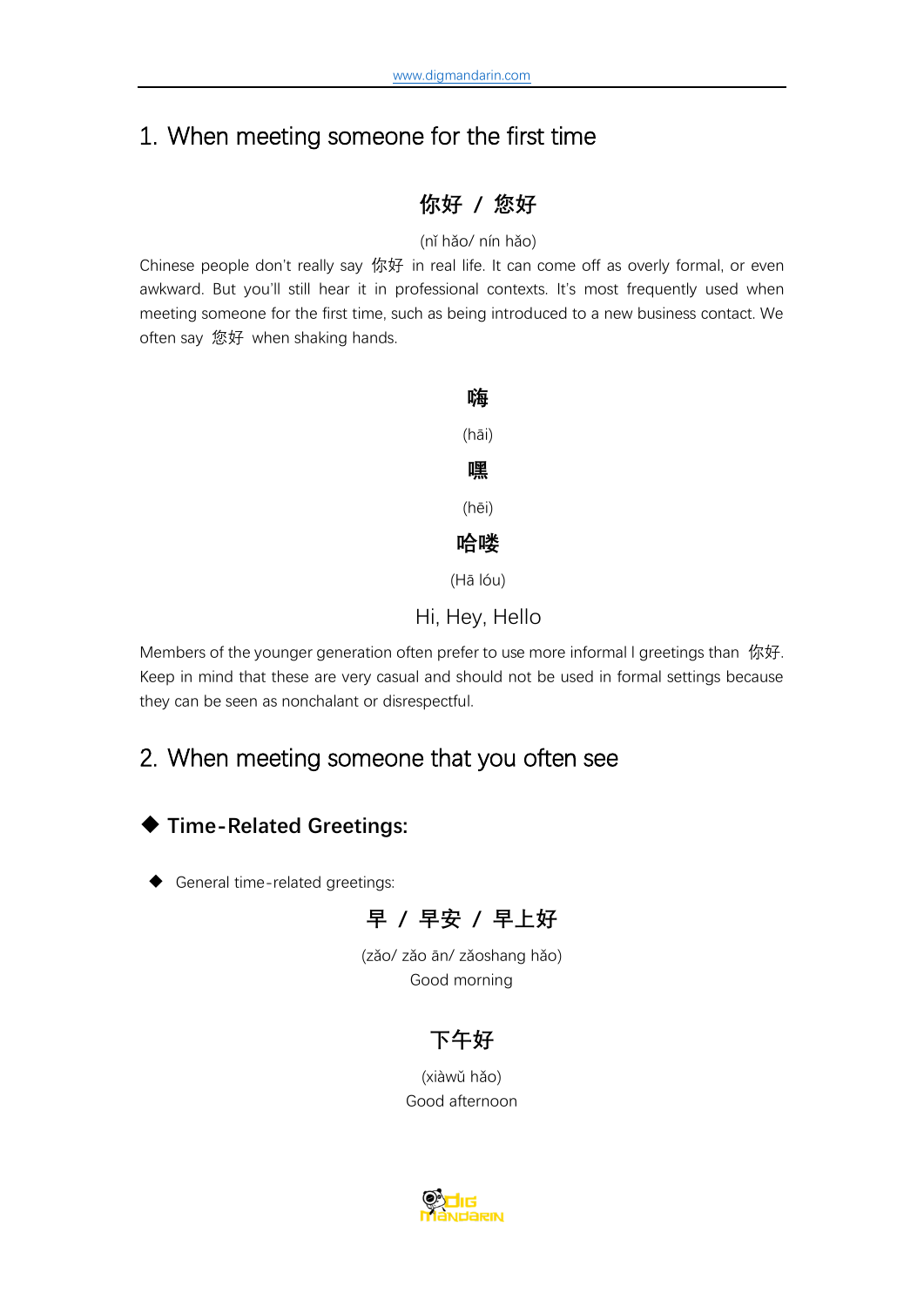## **晚上好**

(wǎnshàng hǎo) Good evening

#### **晚安**

(wǎn'ān) Good night

These are very short and straightforward greetings. Just like in other languages, you can use them based on the time you see each other. The best way to respond to these is to just repeat the greeting back to them. Pay attention to 晚安, which is used just before bed.

Around mealtime

#### **你吃了吗?**

(Nǐ chīle ma?)

## **吃饭了吗?**

(Chīfànle ma?)

It's not an invitation to lunch. This greeting is basically the same as "hello." It actually dates back to ancient times. Back then, whether or not someone had eaten was linked to their overall health and wellbeing. Let's look at an example dialogue:

A: 你吃了吗? Have you eaten yet? (Nǐ chī le mɑ?) B: 吃了, 你呢? Yes. How about you? (Chī le, nǐ ne.) A: 还没呢。Not yet. (Hái méi ne.)

## <span id="page-2-0"></span>◆ **Place-Related Greetings:**

#### **你去哪儿?**

(Nǐ qù nǎr?) Where are you going?

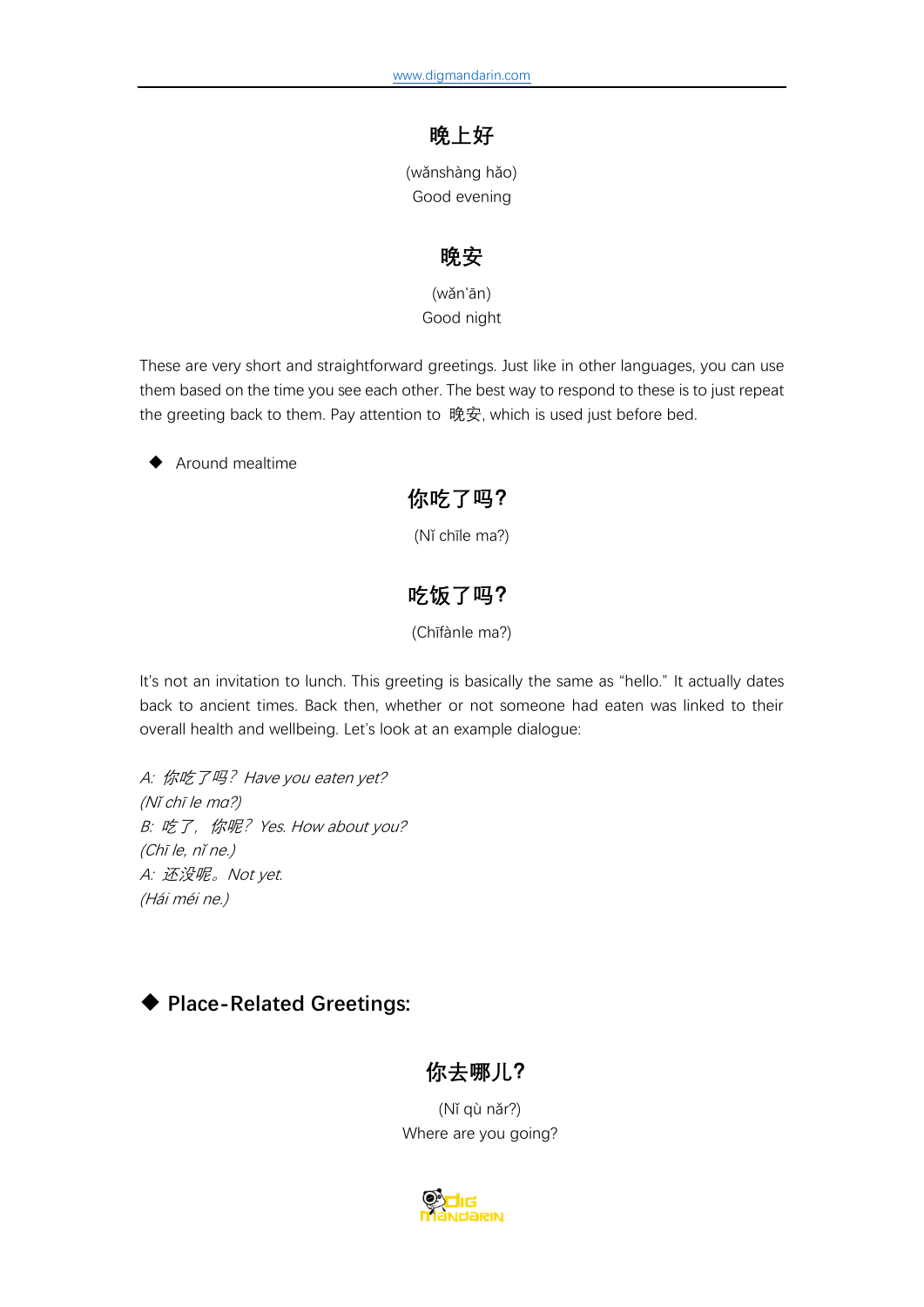This might seem a bit rude and nosy at first, but it's fairly common in China to ask someone where they are going if you see them leaving their house. Actually, most of the time, they don't really want to invade your privacy. It's just a simple way to show they care and say hello. In response, if it's not too personal, then you can tell them specifically where you're headed.

If you don't want to talk about it, you can just say:

## **我出去有点事。**

(Wǒ chūqu yóu diǎn shì.) I'm going out to handle some personal business.

Alternatively, if you have an idea where they might be going, you can ask them more specifically:

#### **出门啊?**

(Chūmén a?) Are you going out?

## **出去玩?**

(Chūqù wán?) Going out to play?

## **上班去啊?**

(Shàngbān qù a?) Going to work?

## **上学去啊?**

(Shàngxué qù a?) Going to school?

And if you see them coming home, you can say:

## **回来了啊!**

(Huíláile a!) You're back!

## **下班了?**

(Xià bān le?) Off work?

'nπ **RIN**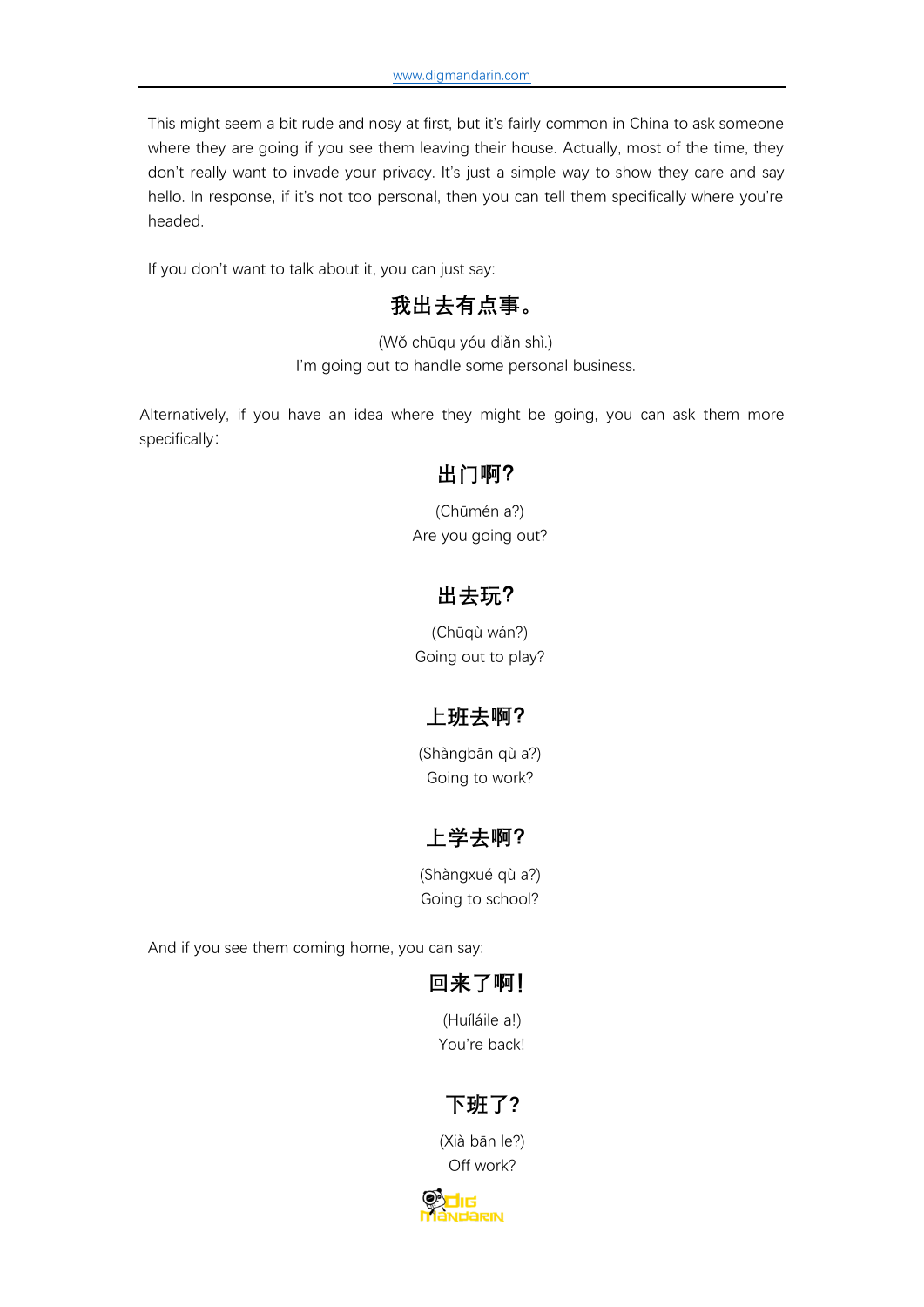## **放学了?**

(Fàngxué le?) Off school?

## <span id="page-4-0"></span>3. When you haven't seen each other for a while

## **好久不见**

(hǎo jiǔ bú jiàn)

Long time no see!

This greeting is used when you haven't seen a friend or acquaintance for a while. Keep in mind that the length of time is relative. You can say it if it's been a few years or only a few weeks.

#### **最近好吗?**

(zuì jìn hǎo mā)

How have you been?

This is a great follow-up to 好久不见, although it can also be used as a standalone greeting when accompanied by their name.

Here are some similar expressions:

## **你怎么样?**

(Nǐ zěnme yàng?) How are you doing?

## **你还好吗?**

(Nǐ hái hǎo ma?) How are you?

And here are a few appropriate ways to respond:

## **还行**

(hái xíng) Not bad!